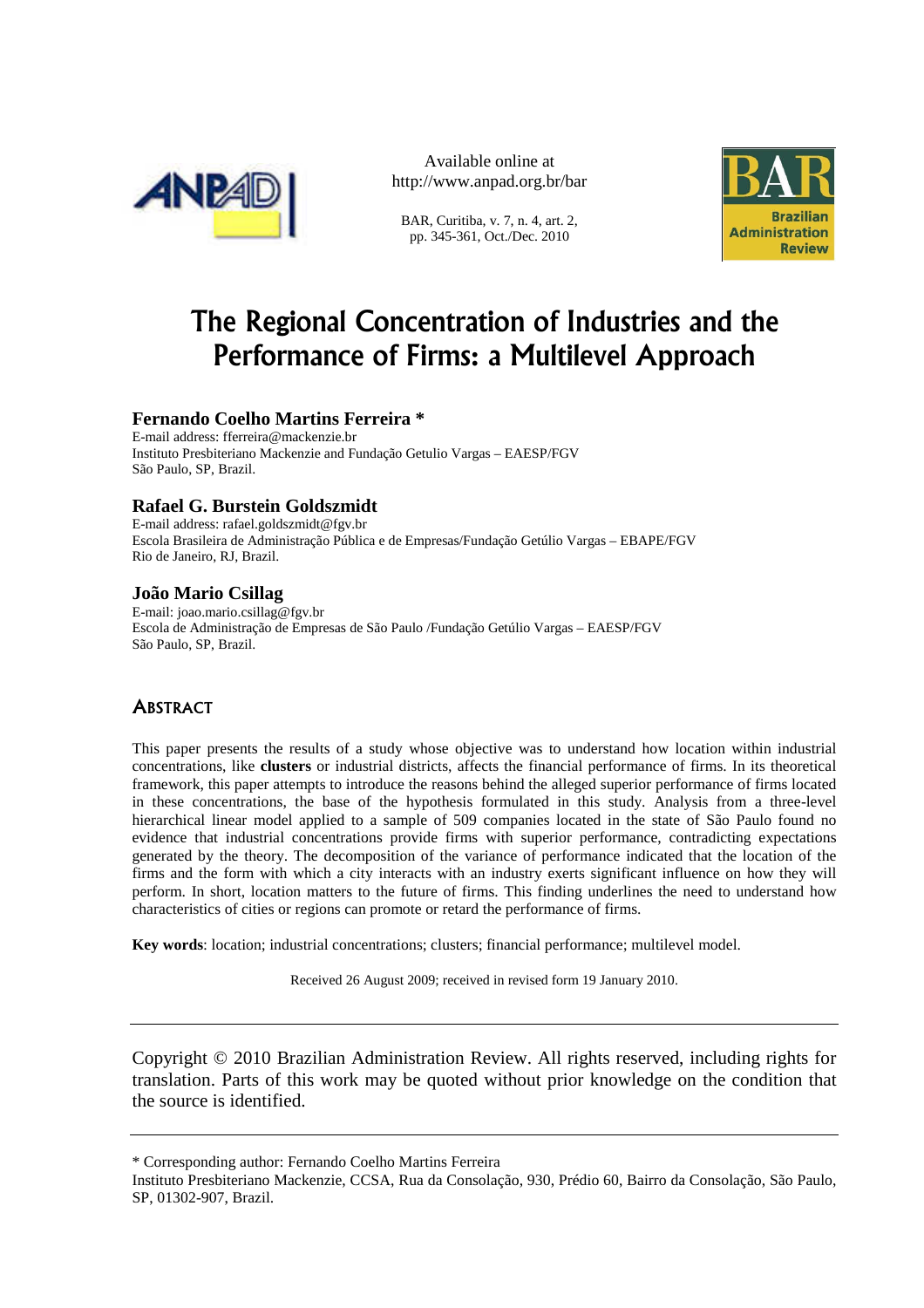The regional concentration of industries, i.e. the location of a few, well-defined industrial sectors in a region (Brakman, Garretsen, & Marrevijk, 2001), is a phenomenon that is far more common than usually imagined, and not just limited to such classic examples like Silicon Valley and Route 128. The reasons for their origins can be linked to very distinct factors. While some industries may be concentrated in a region due to the availability of specific resources, proximity to consumer markets, or even as a historical accident, other industries do not have any natural tendency towards a concentrated location (Mori, Nikishimi, & Smith, 2005).

Clusters and Industrial Districts, the concepts most commonly associated with the phenomenon of regional concentrations, obtained a projection that exceeded academic boundaries. Vom Hofe and Chen (2006) state that since the early 1990s analyses of industrial clusters as a new alternative strategy of economic development have proliferated. Clusters, and their like, have been recognized as a source of competitive advantage, capable of leveraging the competitiveness of countries and regions and providing firms located within their borders with superior performance (Boasson, Boasson, Macpherson, & Shin, 2005).

Perhaps the strongest reason for the growing interest in industrial concentrations is precisely the emergence of evidence suggesting that location in these regions can provide superior performance to firms (Arikan, 2009). In the literature, examples abound of studies confirming a positive relationship between industrial concentration and performance. Within some more recent research, operational measures such as innovation rates (Caner & Hall, 2006; Porter, 2003; Saxenian, 1996) and staff turnover (Fallick, Fleischman, & Rebitzer, 2006) have been used to establish this relationship. Others have confirmed the influence of industrial concentration through measures of growth, such as the growth of demand (Chung & Kalnis, 2001), wages (Porter, 2003) and jobs (Brito, Brito, Szilagyi, & Porto, 2008; Holmes & Stevens, 2002; Porter, 2003). Even the market share of companies was used to confirm this relationship (Sakakibara & Porter, 2001).

The results of these and several other studies may suggest that the evidence in favor of location in concentrations is unquestionable. However, these studies, prevalent as they are, have begun to share room with research that, at the very least, questions this relationship.

Many of the researchers who raise this question point out the methodological weaknesses of some of these studies. Some authors, for example, claim that the supposed positive relationship between concentration and performance has little empirical support, emphasizing that the lack of systematic data and appropriate measures of performance undermine the reliability of studies that claim such a relationship (Appold, 1995; Malmberg & Power, 2005). Several of the models used in these studies suffer from serious problems of estimation, casting doubt on the findings derived from them (Hanson, 2001).

Pouder and John (1996) observed biased results in several studies that found a positive relationship between industrial concentration and performance. Their analyses referred only to periods in which concentrations were not subjected to any kind of crisis, without considering the performance of clustered firms in trying times.

Appold (1995), when analyzing a random sample of almost 1,000 firms in the metallurgy industry, found no evidence to support the hypothesis of superior performance in terms of concentrations. Furthermore, no objective outcome was found to support the recurring idea that the small and medium sized businesses within the concentrations were able to overcome the limitations intrinsic to their nature, such as the lack of economies of scale (Becattini, 1991; Boschma & Lambooy, 2002). These authors, however, are not the only ones who present contrary evidence concerning a positive relationship between localization within industrial concentrations and performance. Dekle (2002), Ferreira (2005) and George and Zaheer (2006) are other examples of studies that accordingly add to the list.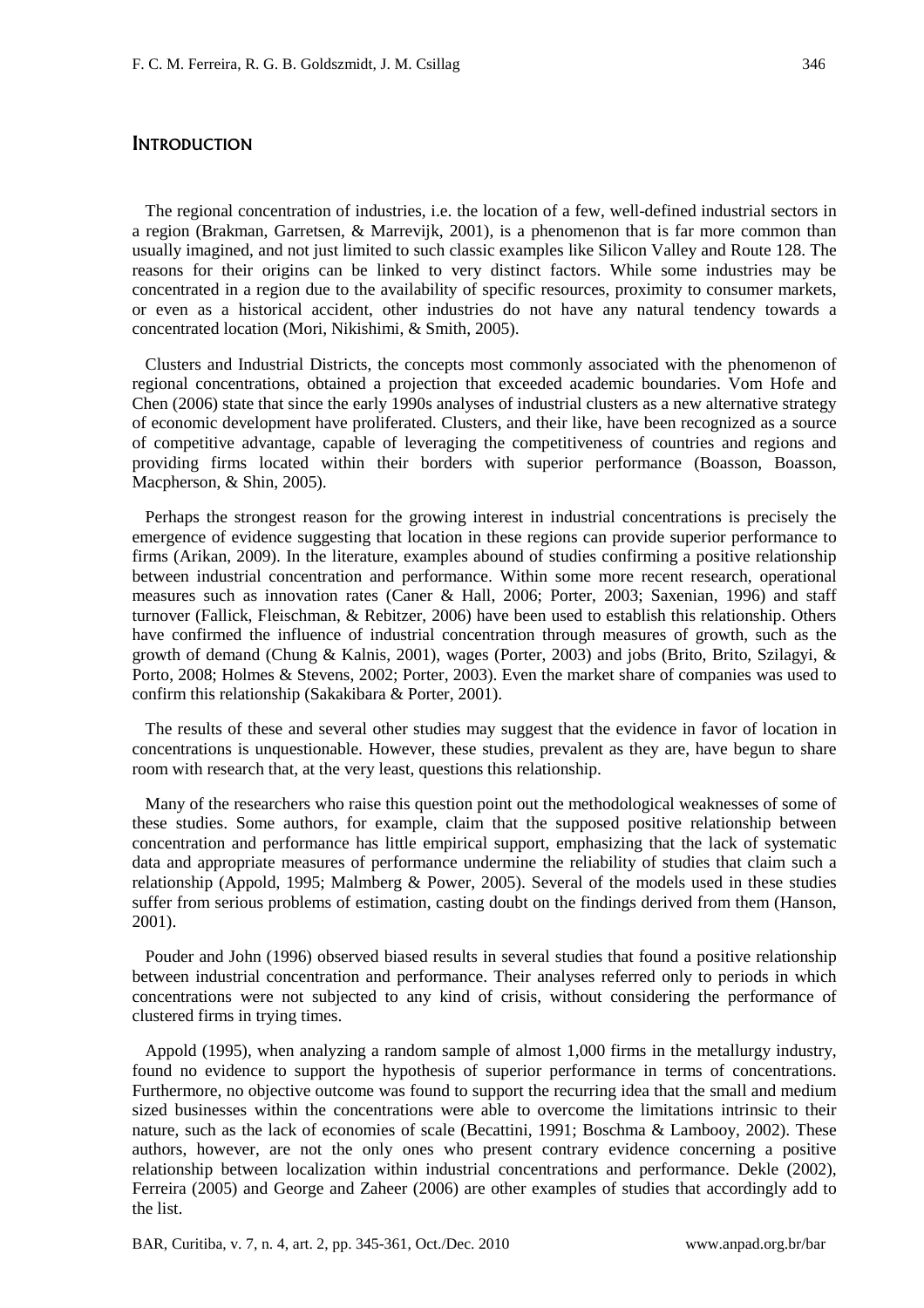Contradictory evidence in studies of the relationship between industrial concentration and performance open avenues for conducting studies that explore the effect of location in concentrations on the performance of firms from another perspective.

The main objective of this work is **to measure the resulting effect of location in concentrations, comparing the results obtained with those of companies that are not in areas of regional concentration.** Therefore, the unit of analysis is the firm. In order to compare the performance of concentrated companies with companies that are geographically **isolated**, financial measures which are directly or indirectly related to the **bottom line** of companies' performance will be used.

Although some industrial concentrations might evolve into clusters or industrial districts, this study will still treat all these correlated phenomena as essentially industrial concentrations in order to avoid the risk of giving them the wrong classification within the **taxonomy** of industrial concentrations, as recommended by some authors (Ferreira, 2005; Martin & Sunley, 2003; Van Der Linde, 2002).

This paper is structured as follows: first, the literature review is presented, which forms the basis for structuring the hypotheses of this study; this is followed by the research methodology; finally, the results of the study are presented along with their primary implications and the study's limitations.

#### LITERATURE REVIEW

Marshall (1985) was a pioneer in establishing a relationship between concentration and performance. He noted that firms that were concentrated in some regions of England benefited from certain advantages when compared to those that lay outside these concentrations. Examples of these advantages included savings in equipment and labor costs and a higher capacity for innovation.

The concentrated areas, from that moment on, gained recognition as an environment characterized by a large flow of knowledge, intense specialization of labor and the existence of a large network of subsidiary industries and specialized machinery (Marshall, 1985), enabling them to provide products and services at competitive costs (Floysand & Jakobsen, 2002; You & Wilkinson, 1994).

These characteristics would generate cost efficiencies in companies that were geographically concentrated, derived from economies of scale and the specialization of labor and technology, or a combination of these factors (Hoover, 1948). Once a concentration is established, the returns to scale achieved by firms regionally concentrated would stimulate the establishment of new firms in the region (Martin & Sunley, 1996; Porter, 1998a).

These pecuniary externalities, achieved when the presence of a new firm results in positive returns (profits) for all firms (Meardon, 2000), would be critical in location decisions (Krugman, 1993). However, these would not be the only externalities from which geographically concentrated firms would benefit. There would also be externalities associated with the direct – non mediated by the market – interdependence of firms (Scitovsky, 1954).

These economies, also known as dynamic or technological externalities, would have significant impact on innovation and growth, as well as carrying considerable weight in the location decisions of businesses (Henderson, Kuncoro, & Turner, 1995; Ketelhohn, 2002).

These dynamic externalities would be the result of a long history of interactions among concentrated firms, leading to the construction of distinct knowledge, capable of creating value available only to concentrated firms (Benneworth, 2002; Hakanson, 2004; Porter, 1998b), due to its tacit, non codified character (Boschma & Lambooy, 2002; Feser & Bergman, 2002). The repeated interactions and informal contracts stimulate trust and open communication, reducing the costs of controlling and recombining market relationships (Floysand & Jakobsen, 2002; Porter, 1998c).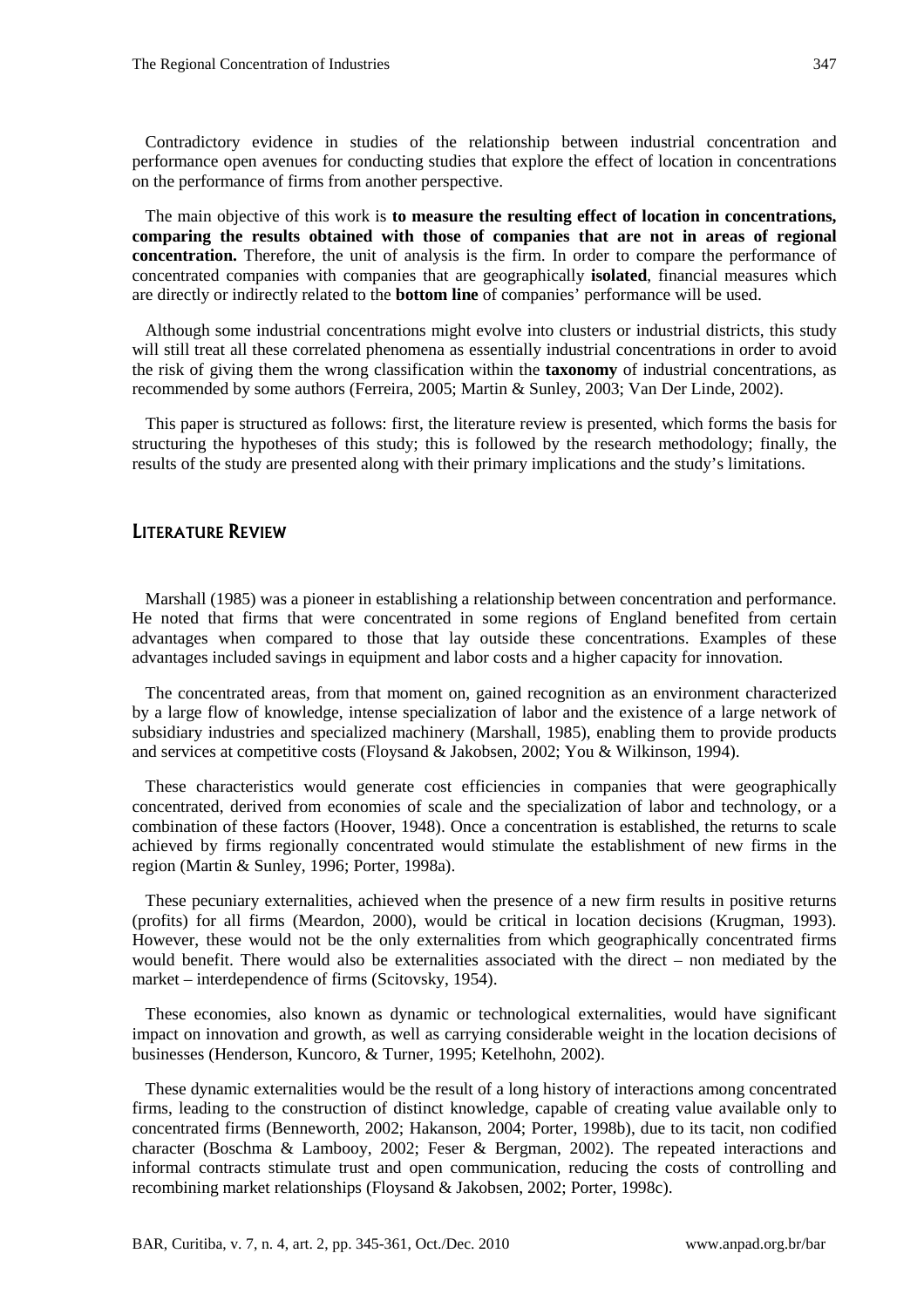Furthermore, the concentrations would have the potential to increase productivity and the rate of innovation of the firms located within their borders, thus leading to self expansion and strength (Porter, 1998a). Greater flexibility of products and processes and a larger reputation would be other potential benefits of locating within industrial concentrations (Corolleur & Courlet, 2003; Molina-

Location, therefore, is recognized as a factor that directly affects the competitive advantage of firms (Porter, 1998c), and industrial concentrations, in this context, would provide superior performance to their firms (Boasson *et al.*, 2005).

## Concentrated Firms and the Conversion of Assets into Profit

Morales & Martínez-Fernández, 2003; Pietrobelli & Barrera, 2002).

The importance given to the issue of location seems to justify the increasing geographic concentration of firms, as well as the accumulation of empirical evidence demonstrating the influence of geography on the results of firms, positioning itself as a key factor in defining the boundaries of the competitive landscape (Arikan, 2009).

The term competitiveness has been used in a general way to refer to the performance of firms. Therefore, at the firm level, competitiveness has a relatively clear meaning, referring to the ability of a company to compete, grow and be profitable in the market in which it operates (Bristow, 2005).

In studies on the composition of the performance variance of firms, the Return on Assets [ROA] and Operational Return on Assets [OpROA] are among the most common indicators of profitability (Mcgahan & Porter, 1997; Rumelt, 1991). The rate of Return on Assets [ROA] measures the overall efficiency of the company in generating profit from its available assets (Gitman, 2001). It can be interpreted in two ways. First, ROA measures the firm's capacity and efficiency for using its available assets to generate profits. Second, it reports the total return financed by capital providers (liabilities and equity), regardless of the source of capital (White & Sondhi, 1997). The ROA is commonly expressed as follows:

$$
ROA = \frac{Net Income (After Income Tax)}{Total Assets}
$$
 (1)

Assuming that a company has an ROA index of 0.11, it means that it has been able to convert the equivalent of 11% of the total value of its assets into net income.

As observed at the beginning of this section, location economies provide firms with a series of gains in cost, resulting in gains of scale, specialization of labor and better use of technologies and resources. However, these economies are not manifested only by gains in cost, but also by superior innovation and productivity, forged by a long history of interactions and relationships between firms, capable of enhancing the creation of value for companies operating in concentrations. Lower costs combined with higher productivity and creation of value would form the conditions necessary for firms located in industrial concentrations to have a performance superior to those firms not located in concentrations. This is the first hypothesis of this study.

Hypothesis 1: The companies located in industrial concentrations have a rate of return on assets [ROA] superior to that of firms not located in industrial concentrations.

The use of net profit for the calculation of ROA, however, may offer a false perception as to the potential for generating profit from the operations of a company. This is possible because, on the basis of calculating the net profit, there may be some non-operational revenues and expenses included, as well as payments resulting from participations, contributions and donations. In short, these additions and deductions reported after operating profit may cause some firms to appear less profitable than they actually are (White  $\&$  Sondhi, 1997). To avoid this problem, one possible solution is the use of Operating Return on Assets [OpROA], which takes the firm's operating profit rather than net income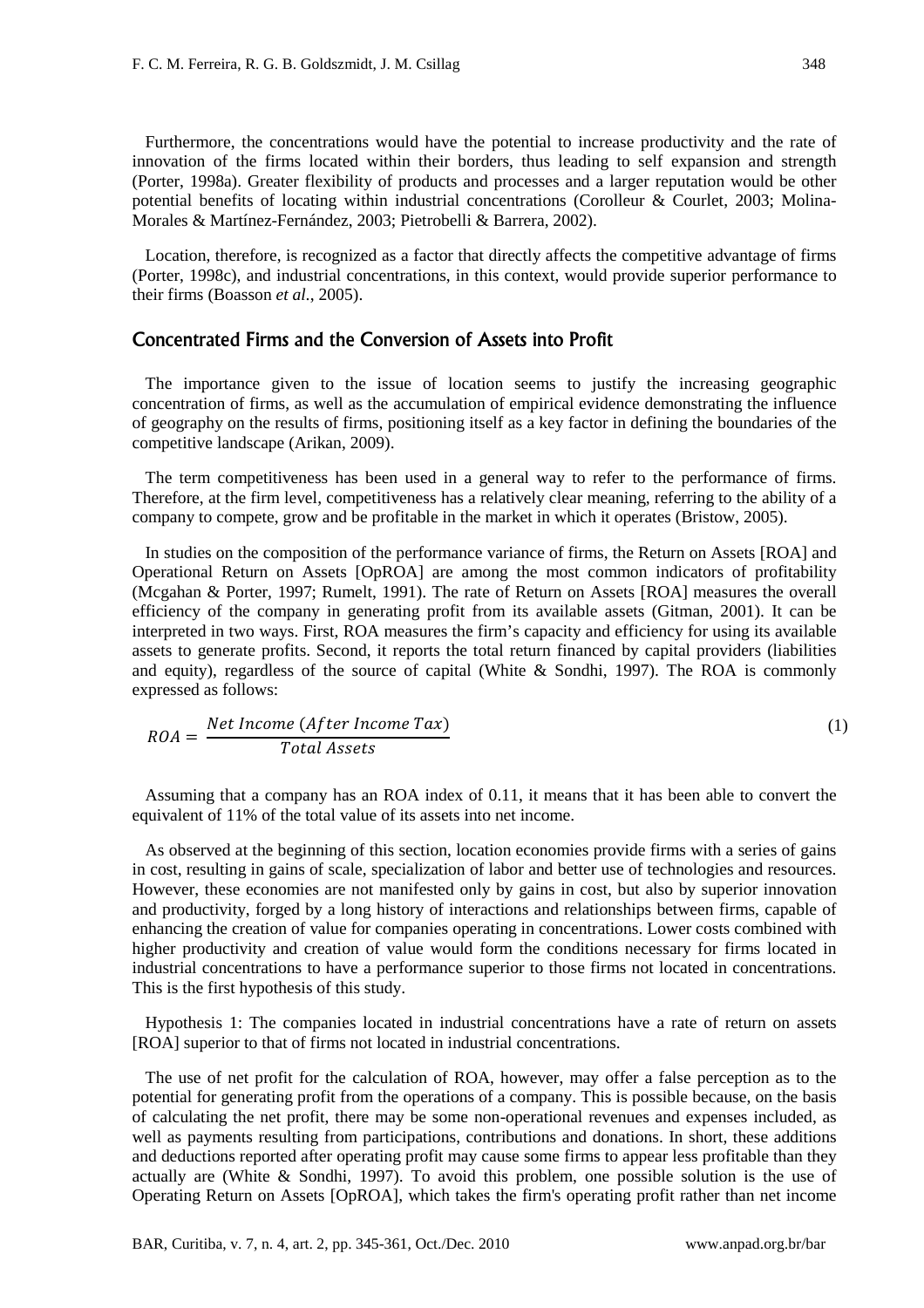into account in order to measure the actual capacity of a company to generate profits with its operational activities. Expressed as a formula:

$$
OpROA = \frac{Operating\ profit}{Total\ assets} \tag{2}
$$

Additionally, a secondary hypothesis, related to the operating profit of firms, is presented in an attempt to avoid the **noise** derived from expenditures and revenues not related to their core activities.

Hypothesis 1.1: The companies located in industrial concentrations have a rate of return on operating assets [OpROA] superior to that of firms not located in industrial concentrations.

#### Concentrated Firms and the Efficiency of Their Assets

The Return on Assets [ROA] of a firm has a direct relationship with its assets turnover (here named ASSETURN), which is a general measure of efficiency of the investment of a company, considering the impact of short and long-term assets (White & Sondhi, 1997). In other words, it represents the capacity that the company has to convert its assets into sales, calculated as follows:

$$
Assets\;Turnover = \frac{Sales}{Total\;Asset} \tag{3}
$$

One of the possible ways to calculate the ROA of a firm is to multiply the product's profit margin by the asset turnover, which is known in literature as the **Du Pont equation** (Brigham, Gapensky, & Ehrhardt, 1999), as can be seen below:

$$
ROA = Profit Margin x Asset Turnover \tag{4}
$$

or

$$
ROA = \frac{Net Profit}{Sales} \times \frac{Sales}{Total Assets}
$$
 (5)

This way of calculating the ROA shows the ability of assets turnover in leveraging the profitability of companies. Therefore, assuming net margins constant, the higher the asset turnover, the better the performance of that company will be in terms of ROA.

Companies located in industrial concentrations may see a larger increase in sales as opposed to those of firms not located in concentrated areas (Federação das Indústrias do Estado de São Paulo [FIESP], 2008), which would directly affect the asset turnover. Concentrated firms could take advantage of the reputation associated with some concentrations (Molina-Morales & Martínez-Fernández, 2003), as well as the flexibility of their products and processes (Corolleur & Courlet, 2003; Pietrobelli & Barrera, 2002; You & Wilkinson, 1994) to increase their sales. The greater capacity for innovation could also be reflected in higher sales through the creation of products and services of greater value (Benneworth, 2002; Hakanson, 2004; Porter, 1998a, 1998b).

Moreover, the asset turnover can be leveraged through the reduction of the total assets of the company. In this sense, the existence of an extensive network of suppliers and specialized machines in the concentration would allow the outsourcing of certain operational and non-operational activities (Kotval & Mullin, 1998; Marshall, 1985; Porter, 1998a; You & Wilkinson, 1994), thereby decreasing the need for fixed assets and, consequently, the total assets of the companies.

Both increased sales and reduced total assets could work in favor of the firm's asset turnover. The supposed benefits arising from location in industrial concentrations would provide firms with a higher asset turnover when compared to firms that are not concentrated.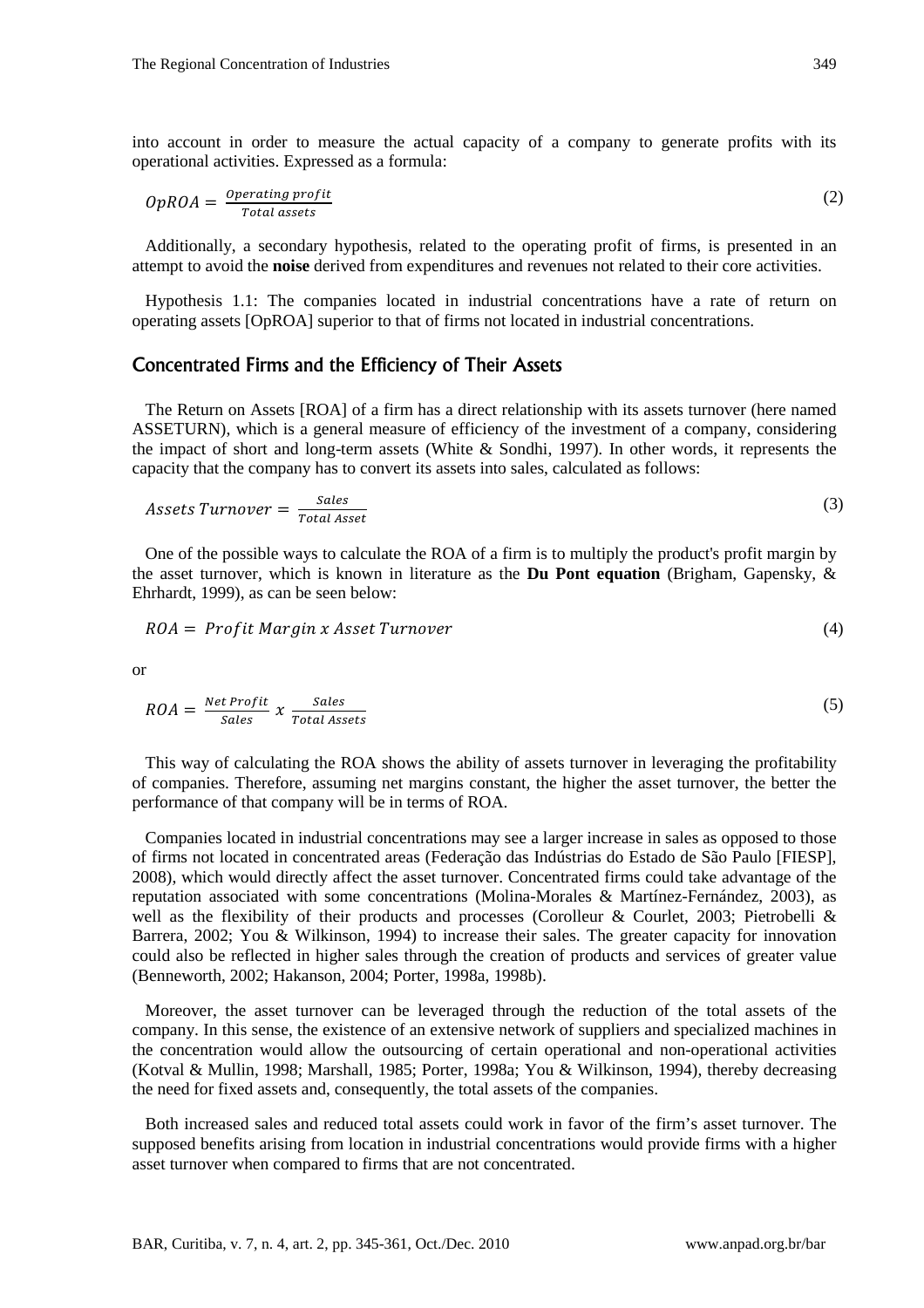Hypothesis 2: Companies located in industrial concentrations have a rate of asset turnover (ASSETURN) superior to that of firms not located in industrial concentrations.

## **METHODOLOGY**

The verification of the existence of a positive relationship between industrial concentrations and performance requires the development of a variable that discriminates between firms located in industrial concentrations and those that are **isolated**. It is therefore necessary to resort to a methodology in order to identify regions characterized by the concentration of any productive activity.

Several studies (Audretsch & Feldman, 1996; Britto & Albuquerque, 2002; Crocco, Galinari, Santos, Lemos, & Simões, 2006; Hoen, 2000; Instituto Paranaense de Desenvolvimento Econômico e Social [IPARDES], 2005; Krugman, 1991; Puga, 2003; Serviço de Apoio às Micro e Pequenas Empresas [SEBRAE], 2002; Suzigan, Furtado, Garcia, & Sampaio, 2003) have proposed methodologies for distinguishing industrial concentrations. Since there are significant similarities between the methodologies for identification of industrial concentrations, the model proposed by Puga (2003) has been chosen for use in this study.

Basically, the methodology of Puga (2003) makes use of two indicators: **the quotient of location** [QL], which is a specialization index of the region, and the Gini coefficient [GINI], which aims to measure the degree of concentration of an industry within a specific region, in accordance with Krugman (1991) and Audretsch and Feldman (1996). Puga (2003) also requires a minimum amount of establishments and jobs to confidently classify a region as an industrial concentration.

In this work, the QLs and Ginis were calculated from data on jobs from the RAIS (acronym for Relação Anual de Informação Sociais, Yearly Social Information Report) database, published by the Brazilian Ministry of Labor and Employment. The selected data include all formal jobs of the 99 economic activities of the manufacturing industry, ranging between the 3-digit CNAEs (the Brazilian version of Standard Industry Classifications [SICs]) 151 and 372, in 645 cities in São Paulo State from 1996 to 2005. Data on the numbers of establishments per industry-city interaction were also obtained from the same database.

This study used data concerning jobs and establishments for ten consecutive years, unlike the study of Puga (2003), whose data included just one year of observation. This study considered only industrycity interactions that, in the years of 1996 to 2005, met the criteria of Puga (2003) for at least six years. After delimiting this scope and applying the selected criteria, 489 industry-city interactions that could be considered industrial concentrations were obtained.

Thus, the dummy variable **CONC** was defined with a value of 1 for the industry - city interactions that are characterized as industrial concentration and 0 for others.

## Dependent Variables

Performance was operationalized by three indicators: net income divided by assets (ROA) and operating income divided by assets (OpROA), in accordance with the majority of previous studies on the composition of the performance variance (McGahan & Porter, 1997; Rumelt, 1991) and asset turnover (ASSETURN).

The performance database of firms was provided by SERASA, an analysis and information company for credit decisions and support for businesses. It provided a database of companies located in Sao Paulo whose economic activities were previously characterized by the presence of industrial concentrations.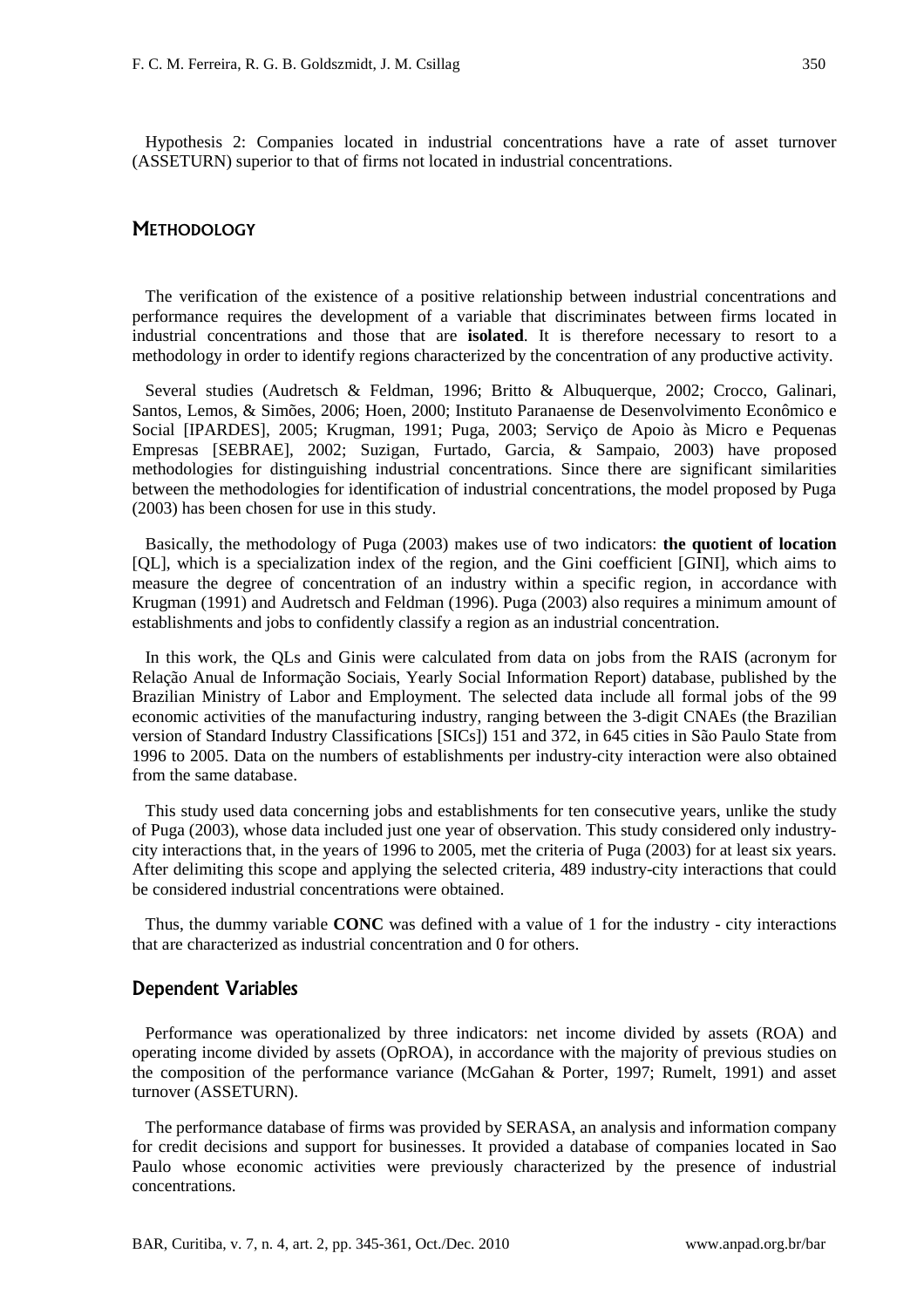Originally, the base contained 8,637 records pertaining to 1,569 firms located in 76 cities, belonging to 59 different CNAEs. This database contained variables concerning the accounting and financial results of these companies for up to ten consecutive years. It is important to highlight that the sample is composed both by companies located in concentrations as well as outside of them, so that the results of the two groups can be compared. Initially, the concentration variable (CONC) was inserted into the base, which was submitted to a data screening process. Using a process similar to that proposed by Goldszmidt, Brito and Vasconcelos (2007), it was established that: (1) companies should have at least four years of observation; (2) there should be at least two firms in each industry–city interaction; (3) outliers in each of the measures of performance would be eliminated, defined by the values of ROA or OpROA greater than 1.00, less than -1.00 and asset turnover greater than 8. By applying these filters, the database of SERASA was reduced to 4,280 records, representing 509 firms belonging to 23 different industries or CNAEs, located in 46 cities of the state of Sao Paulo. Thirty eight (38) of the 509 firms in the sample (or 7.47% of the total) were located in industrial concentrations.

## Analytical Method

The variability of firm performance can be explained by variables at different levels of aggregation. Some, for example, characterize attributes specific to firms (such as size), which distinguish between companies that operate in the same industry. Other variables, at a more aggregated level, characterize industries (such as the degree of concentration) and are common to all firms that compete in the same industry. Firms that operate in the same geographical area, in turn, share regional characteristics (such as the quality of local infrastructure, strength of institutions, etc.). Finally, some variables are not simply related to one industry or one city, but to a specific combination of industry and geographical region, a category to which industrial concentrations and clusters belong. This hierarchical organization of observations requires the use of a specific statistical technique.

According to Hoffman (1997), there are basically three alternatives for the analysis of data at multiple levels. The first of these consists of disaggregation of data, associating the same value to each case within the same group, which is obtained from the higher level. A non-hierarchical model of analysis would then be used for individual cases. This strategy has been widely used when applying linear regression models with a dummy variable indicating an industrial concentration that assumes the same value, **1**, for all firms located in concentrations. However, this approach violates the assumption of independence of observations, which implies an underestimation of the magnitude of standard errors of estimates (Hox, 2002).

The second alternative consists of using mean values. This approach is also found in the analysis of the relationship between performance and industrial concentrations, when studying any indicator of mean performance by industry-city interaction rather than the individual performance of each firm. In these cases, the variability in performance among firms in the same industry-city interaction is ignored.

Finally, the multi-level models, also known as hierarchical models, have as a main advantage the recognition of the hierarchical nature of the data, which allows the inclusion of explanatory variables at the appropriate level. The industrial concentration, a variable that characterizes a combination of industry and city, would be included at the industry–city interaction level, while the size of each firm, for example, would be considered as a variable at the firm level. Although frequently used in research fields such as Education, the application of hierarchical models in Management is quite recent (Hough, 2006; Short, Ketchen, Palmer, & Hult, 2007). These models can bring diverse benefits to the analysis of the relation between industrial concentrations and performance, which are discussed in the following section.

## **The Proposed Model**

The model adopted in this study is based on the structure used by Goldszmidt, Brito and Vasconcelos (2007) to analyze the home country effect. The main interest of this study is industry-city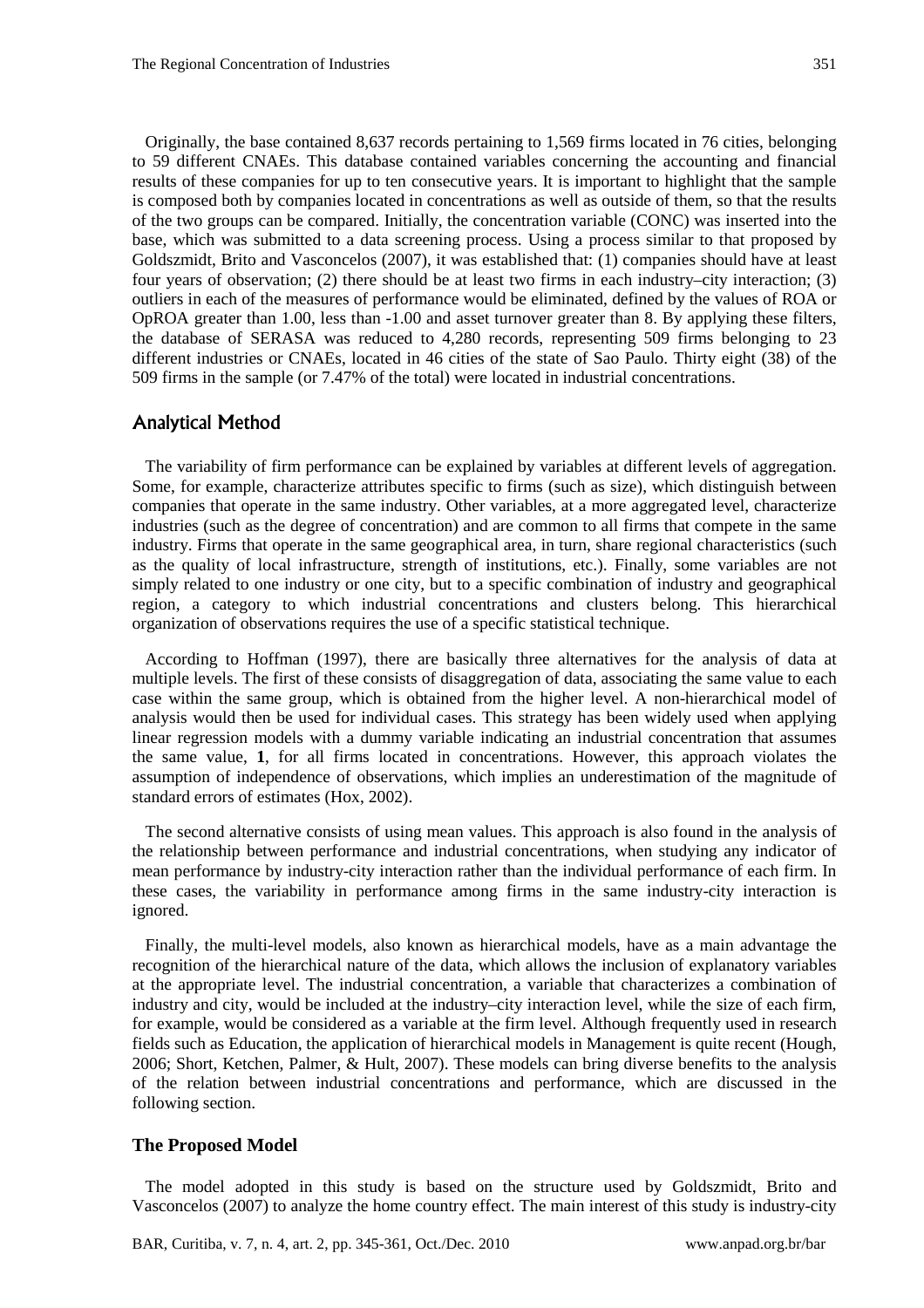interaction, as part of this effect may be a result of the existence of industrial concentrations or clusters. This interaction captures the influence of all attributes that are specific to an industry in a city, which is added to the main effects of industry and city. Industry attributes may affect the performance of firms in this industry in several locations, while the characteristics of a particular city may influence firms of diverse sectors located in this city. On the other hand, some properties of a particular industry in a specific city may affect firm performance. The effect of the presence of a regional concentration of an industry in a city, for instance, would not be accounted for by the city and industry effects, but only by their interaction.

The main effects of industry and city must also be controlled in the model, in order to keep the specific characteristics of an industry or a city from contaminating the conclusions related to industry– city interactions. The city and industry effects should be considered as cross-classified within the same level, since there is no hierarchical relationship between them. Thus, the highest level should include the main effects for cities and industries, as well as the industry-city interaction. Firms are nested in the industry-city interactions and, finally, the annual observations are nested in firms.

Thus, a three level model is considered, with cities (*l*), industries (*k*) and city-industry interactions (*kl*) at Level 3; firms (*j*) at Level 2; and the years (*i*) at Level 1. Formally:

## **Level 1**

$$
Performance_{ijkl} = \pi_{0jkl} + e_{ijkl} \qquad \qquad e_{ijkl} \sim N(0, \sigma_e^2)
$$

where  $\pi_{0ikl}$  is the mean performance of the firm *j* e  $e_{iikl}$  is the deviation from the mean performance of the firm in the year *i*.

#### **Level 2**

$$
\pi_{0\,jkl} = \beta_{00kl} + r_{0\,jkl} \qquad \qquad r_{0\,jkl} \sim N(0, \sigma_r^2)
$$

where  $\beta_{00kl}$  is the mean performance of firms of industry *k* from city *l* and  $r_{0ikl}$  is the deviation from the mean performance of firm *j* relative to this mean.

#### **Level 3**

$$
\beta_{00kl} = \gamma_{0000} + s_{000k} + t_{000l} + u_{00kl}
$$
\n
$$
s_{000k} \sim N(0, \sigma_s^2)
$$
\n
$$
t_{000l} \sim N(0, \sigma_t^2)
$$
\n
$$
u_{00kl} \sim N(0, \sigma_u^2)
$$

where  $\gamma_{0000}$  is the grand mean of performance,  $s_{000k}$  is the residual of industry *k* in relation to this mean (Industry effect), *t000l* is the residual of city *l* relative to this mean (city effect) and *u00kl* is the residual of industry–city interaction *k –* City *l* (Industry-City Interaction Effect). In compact notation:

#### **Eq. 1**

$$
Performance_{ijkl} = \gamma_{0000} + s_{000k} + t_{000l} + u_{00kl} + r_{0jkl} + e_{ijkl}
$$

This model can estimate the fraction of variability in performance associated with each level. Thus, belonging to a cluster or industrial concentration may only partly explain the variability existing among industry-city interactions ( $\sigma_u^2$ ). In estimating the fraction of this variability in relation to the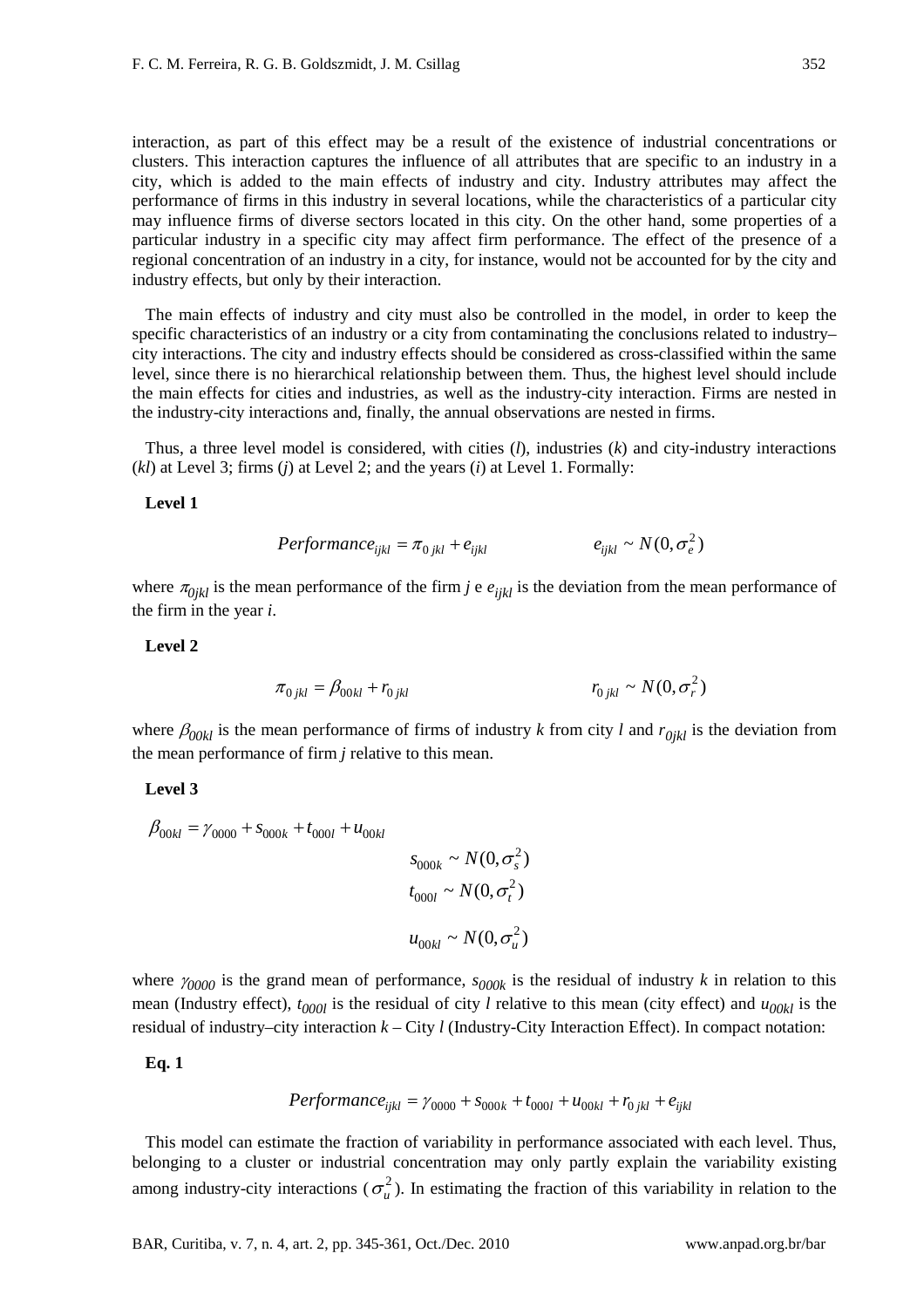total variance, an upper limit of the explanatory power of any variable that characterizes industry-city interactions is obtained. Although not resolving the issues regarding the difficulties of the empirical operationalization of concentrations, this methodology allows the estimation of the maximum potential for its explanatory power of performance, as long as the city is used as the unit of regional analysis and the 3-digit CNAE as the operationalization of industry.

The variance explained by each effect cannot be taken as a measure of its importance (Brush  $\&$ Bromiley, 1997). In this study, the relative importance is calculated by the square root of the variance component, based on studies by Brush and Bromiley (1997), who conclude that "the importance of an effect is approximately the square root of the variance component" (pp. 833-834).

The inclusion of the *CONC* variable at level 3 allows testing the effect of belonging to an industrial concentration on the performance of industrial firms. At level 2, there are two control variables, the age and size of firms.

Age was operationalized as the elapsed time (in years) from the founding of the company until the midpoint of the period observed in this study. For example, a firm established in the year 1960, with data from 1996 to 2004 in the SERASA database, would be forty years old (mid-point of the observed period, i.e. 2000, subtracted from the founding date). The size was operationalized as the natural logarithm (*ln*) of the firm's mean assets during the period of analysis, adjusted by the IGP-DI, a Brazilian inflation index, with values from December 1996 to offset the inflationary effects. By incorporating the age and size, at level 2 the model would be as follows:

#### **Level 2:**

$$
\pi_{0jkl} = \beta_{00kl} + \beta_{010}Age + \beta_{020} Ln\_size + r_{0jkl}
$$

where  $\beta_{010}$  represents the estimate of the mean effect of age on the performance of firms, and  $\beta_{020}$ represents the estimate of the mean effect of size on performance*.* 

## **Level 3:**

$$
\beta_{00kl} = \gamma_{0000} + \gamma_{1000} CONC_{kl} + s_{000k} + t_{000l} + u_{00kl}
$$

where  $\gamma_{1000}$  represents the estimate of the mean effect of industrial concentration on the performance of the firms.

A positive and significant coefficient would indicate a positive effect of industrial concentration on performance. Besides the model with ROA as the dependent variable, two other models were estimated with OpROA and ASSETURN, as the predicted variable.

The analysis of the effect of concentrations on the performance of firms has a considerable limitation: the estimated coefficient indicates the mean effect of industrial concentration on performance. Thus, while certain concentrations can bring exceptional performance to companies that are located within, others can cause the opposite effect. The estimation of the mean effect ignores this possibility, eliminating the idiosyncrasies of each concentration and, potentially indicating a null mean effect.

The effect of each concentration on the performance of its firms can be analyzed in the multilevel models by inspecting the residual of each industry-city interaction  $(u_{00kl})$ . This residual indicates whether the performance of firms in an interaction between an industry **k** and a city **l** is either above or below the expected value, given the industry and the city in which the firms operate. Positive and significant residuals will indicate a positive effect of some characteristic of that interaction (the industrial concentration, for example). The effect of such differences on performance could be studied by the prediction of the residual  $u_{00kl}$ .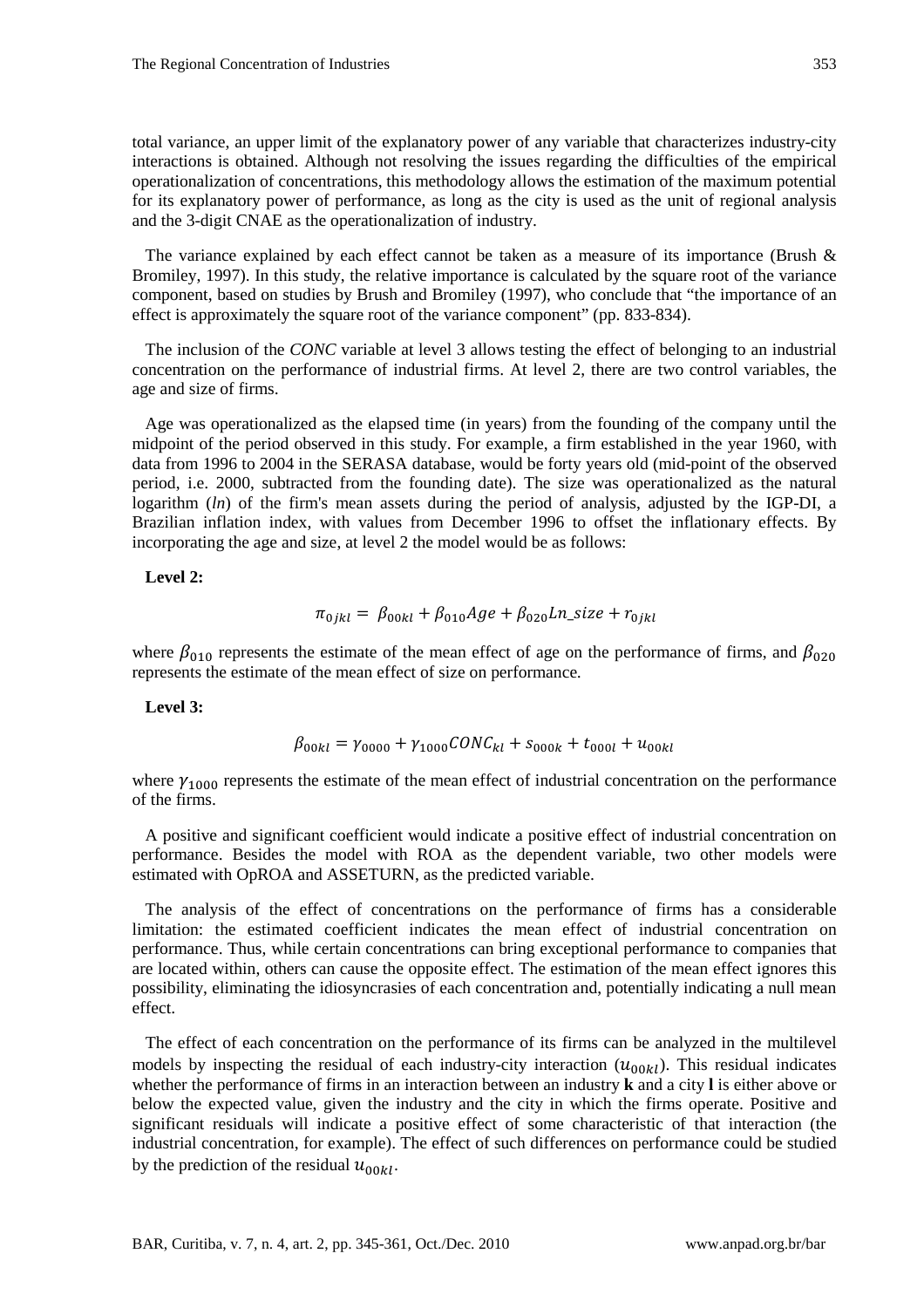These residuals can be predicted by an empirical Bayesian estimator, which has the characteristic of **shrinkage** (it is biased towards the mean). Industry-city interactions with smaller samples tend to have unstable estimates of  $t_{000l}$ . Thus, the lower the number of observations and the higher the variance of performance within the interaction, the greater the shrinkage of the estimator will be towards the mean and the higher the magnitude of prediction errors (Raudenbush & Bryk, 2002).

This shrinkage, however, implies more efficient forecasts with lower standard errors and, consequently, narrower intervals of predictions (Snijders & Bosker, 1999). The predictions are also more appropriate when the number of cases in the lower level (firm) per unit of higher level (industrycity interaction) is small (Raudenbush & Bryk, 2002).

After screening the SERASA database, the study proceeded to the analysis of multilevel models using the statistical software STATA ®, version 10, in order to evaluate the effect of industrial concentrations on each performance indicator considered in this study.

## FINDINGS AND DISCUSSION

The null model formalized in Equation 1 was estimated to decompose the variance of the performance of firms for the indicators ROA, OpROA and ASSETURN. Consistent with the findings of previous studies (Hough, 2006; Rumelt, 1991), the main determinants of performance (Table 1) were the effects related to levels 1 and 2 - time (approximately 70% for ROA, and 62% for OpROA 35% to ASSETURN) and firm (25% for ROA, 33% for OpROA and 50% for ASSETURN). The high fraction of variance associated with time can be explained by the large time frame under study (10 years). At higher levels, the effects related to the external environment (city, industry and industry-city interaction) account for a small fraction of the performance variance.

Table 1

#### **Decomposition of the Performance Variance**

|                                  | <b>ROA</b> |                    |                        | <b>OpROA</b> |                    |                        | <b>ASSETURN</b> |                    |                        |
|----------------------------------|------------|--------------------|------------------------|--------------|--------------------|------------------------|-----------------|--------------------|------------------------|
|                                  | Variance   | $%$ of<br>variance | Relative<br>Importance | Variance     | $%$ of<br>variance | Relative<br>Importance | Variance        | $%$ of<br>variance | Relative<br>Importance |
| Municipal                        | 3.220      | 0.73%              | 5.07%                  | 10.913       | 1.86%              | 7.74%                  | 0.078           | 5.76%              | 12.21%                 |
| Industry                         | 9.362      | 2.11%              | 8.64%                  | 10.741       | 1.83%              | 7.68%                  | 0.082           | 6.05%              | 12.52%                 |
| Industry-<br>City<br>Interaction | 5.087      | 1.15%              | 6.37%                  | 10.213       | 1.74%              | 7.49%                  | 0.045           | 3.29%              | 9.23%                  |
| Firm                             | 111.273    | 25.07%             | 29.80%                 | 192.847      | 32.93%             | 32.55%                 | 0.680           | 50.19%             | 36.06%                 |
| Time                             | 314.862    | 70.95%             | 50.12%                 | 360.881      | 61.63%             | 44.53%                 | 0.470           | 34.72%             | 29.99%                 |

The effect of industry-city interaction accounted for 1.15% of the total variance of ROA, of 1.74% of OpROA and 3.28% of ASSETURN. This indicates that, however the variables may characterize industry-city interactions (these include industrial concentrations, industrial districts and **clusters**), they can explain at most approximately 3% of the total variability of performance between companies. These results suggest that the effect of location in industrial concentrations on the performance of industrial firms is limited.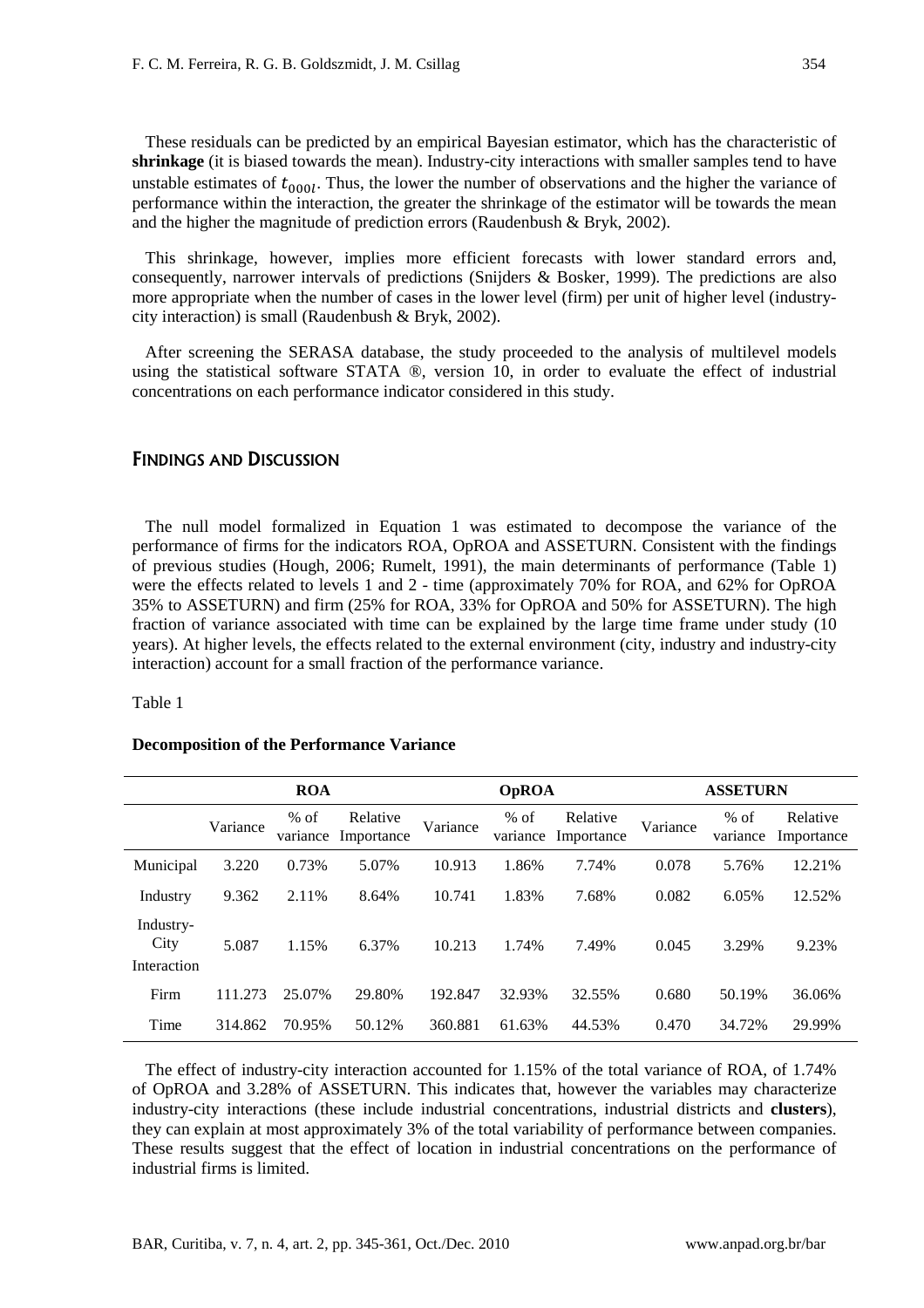On the other hand, together, the relative importance (based on the square root of the variance components, as suggested by Brush & Bromiley (1997), of the city and the industry-city interaction reaches approximately 12% of the ROA, 15% of OpROA and 22% of ASSETURN, suggesting that the location of firms and the way a city interacts with an industry exert considerable influence on how a firm will perform. **In short, location matters greatly to the destiny of firms**, which underlines the need to understand which characteristics specific to cities or regions could promote or retard the performance of their firms.

Next, the dummy variable CONC was included in the model. The statistical significance of its coefficient ( $\gamma_{1000}$ ) allowed the testing of the mean effect of industrial concentration on performance. Control variables **age** and **ln\_size** were also included. In relation to the variable CONC, Table 2 shows that the coefficients were positive for OpROA and ASSETURN, and negative for ROA, but statistically not significant (p values greater than 0.10, as seen in the figures in parentheses). Therefore, **sufficient evidence was not found to affirm that location within industrial concentrations provides companies with greater ROA, OpROA and asset turnover when compared to companies that are not located in industrial concentrations**.

The control variable **age** proved to be significant at a level of 1% for ROA, OpROA and ASSETURN. In all three cases, the coefficient was negative, indicating that the companies' performances worsened as they grew older. As for the **size** (natural logarithm), this proved significant only for ASSETURN. The coefficients of the variable **ln\_size** were not specified in the table for the ROA and OpROA, as they were not significant.

#### Table 2

| <b>Variables</b>         | <b>Coefficient</b> | <b>ROA</b> | <b>OpROA</b> | <b>ASSETURN</b> |
|--------------------------|--------------------|------------|--------------|-----------------|
| $\overline{\phantom{a}}$ | $\gamma$ 0000      | 3.95       | 9.35         | 4.07            |
|                          |                    | (0.000)    | (0.000)      | (0.000)         |
| <b>CONC</b>              |                    | $-0.65$    | 0.065        | 0.084           |
|                          | $\gamma_{1000}$    | (0.789)    | (0.983)      | (0.622)         |
| Ln_size                  | $\beta_{0010}$     |            |              | $-0.114$        |
|                          |                    | -          | -            | (0.000)         |
|                          | $\beta_{0020}$     | $-0.139$   | $-0.227$     | $-0.18$         |
| Age                      |                    | (0.006)    | (0.000)      | (0.000)         |

# **Coefficients of the Model with the Variable CONC and Other Control Variables**

These results depend, however, on how the concentrations and the industries were operationalized, and the assumption that the effect of the concentrations on performance is relatively homogeneous. It is possible, however, that the effect of the concentrations is positive in some industrial concentrations and negative in others. Besides the fact that the companies are subject to the effects of the city and the industry to which they belong, there is also an effect resulting from the interactions that an industry has with a specific city, or the residual of each industry-city interaction  $(u_{00kl})$ .

The example of the furniture industry (CNAE 361) in the city of Votuporanga sheds some light on the situation. All of the firms (of all industries) located in Votuporanga are subject to an effect specific to that city. All of the furniture companies of the state of São Paulo are subject to an effect resulting from the industry to which they belong. Finally, the location of the furniture industry in the city of Votuporanga results in a specific effect on the interaction between industry and city, and it is possible that this effect is due to the existence of an industrial concentration in more complex stage of development, such as a cluster.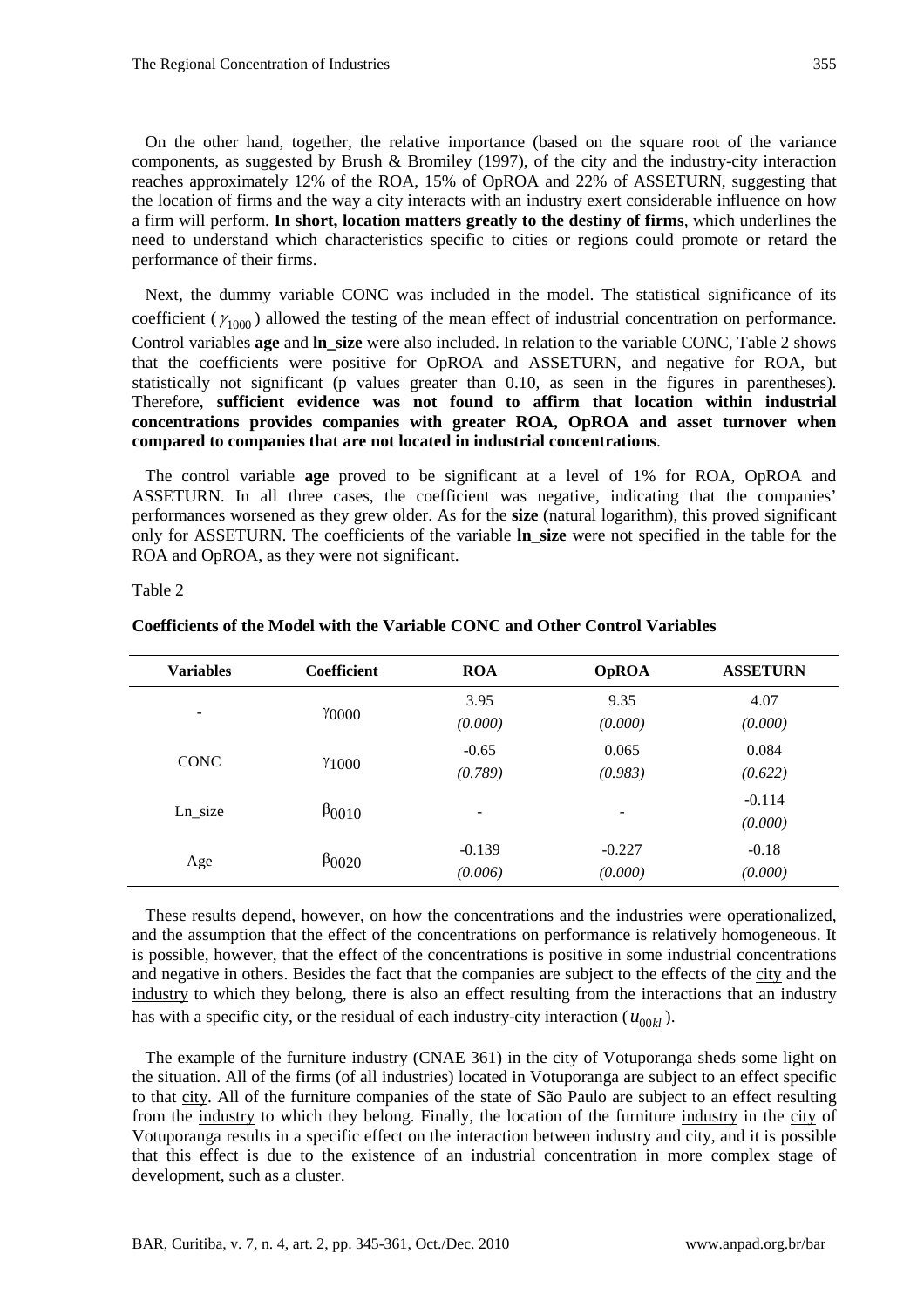Table 3 shows the specific effects (residuals) of the industry-city interactions characterized by the existence of concentrations. There is thus a synergetic effect of the location of the furniture industry in Votuporanga: 0.42 percentage points added to the expected value of ROA - besides the independent effects of being in Votuporanga (city effect) and belonging to the furniture industry (industry effect). The effects of this interaction are also positive for the variables OpROA and ASSETURN.

Most of the industry-city interactions listed in Table 3 have negative effects for each of the three indicators. The cities of Jundiaí and Votuporanga are exceptions, showing positive effects of industrycity interactions for most indicators.

#### Table 3

| City                  | <b>CNAE</b> | <b>ROA</b> | OpROA   | <b>ASSETURN</b> |
|-----------------------|-------------|------------|---------|-----------------|
| Americana             | 174         | $-0.02$    | $-0.04$ | $-0.04$         |
| Itapira               | 245         | $-0.39$    | $-0.57$ | 0.05            |
| Jundiaí               | 282         | 0.47       | 1.68    | 0.14            |
| Leme                  | 234         | $-0.43$    | $-0.55$ | $-0.05$         |
| Limeira               | 294         | $-0.29$    | $-0.44$ | 0.02            |
| São José do Rio Preto | 282         | 0.06       | $-0.05$ | 0.06            |
| Sertãozinho           | 282         | $-0.18$    | $-0.53$ | $-0.10$         |
| Sorocaba              | 295         | $-0.07$    | $-0.04$ | $-0.02$         |
| Votuporanga           | 361         | 0.42       | 0.59    | 0.02            |

## **Effects Specific to Industry-city Interactions Characterized by the Existence of Industrial Concentrations**

In the interaction between the furniture industry and Votuporanga, it is possible that the positive effects are a direct result of regional policy for the development of a cluster in the northwestern part of the state of São Paulo which, among other goals, aims to reduce operation costs by 5% and increase productivity and profitability by 20% in furniture companies that are part of this project (Associação Industrial da Região de Votuporanga [AIRVO], n.d.). However, several factors may explain the positive effects of this interaction, and the same applies to the interaction between the manufacturing industry of tanks, boilers and metal reserve tanks (CNAE 282) and the city of Jundiaí.

Although the industry-city interaction mean effect was not significant, the relevance of the effects of industry-city interactions listed in Table 3 cannot be disregarded. In some of these interactions, these effects are not small. The cause of these effects may be analyzed by qualitative studies in these locations. Just as it is important to know why the interactions associated with the cities of Jundiaí and Votuporanga have a positive effect on their businesses, it is also essential to understand why the opposite occurs in other interactions.

# FINAL CONSIDERATIONS

This study examined the relationship between the geographic concentration of firms and their performance. It presented, as the main contribution, the use of multilevel models for analyzing the data, an appropriate technique for observations in hierarchical structures, as observed when studying industrial concentrations.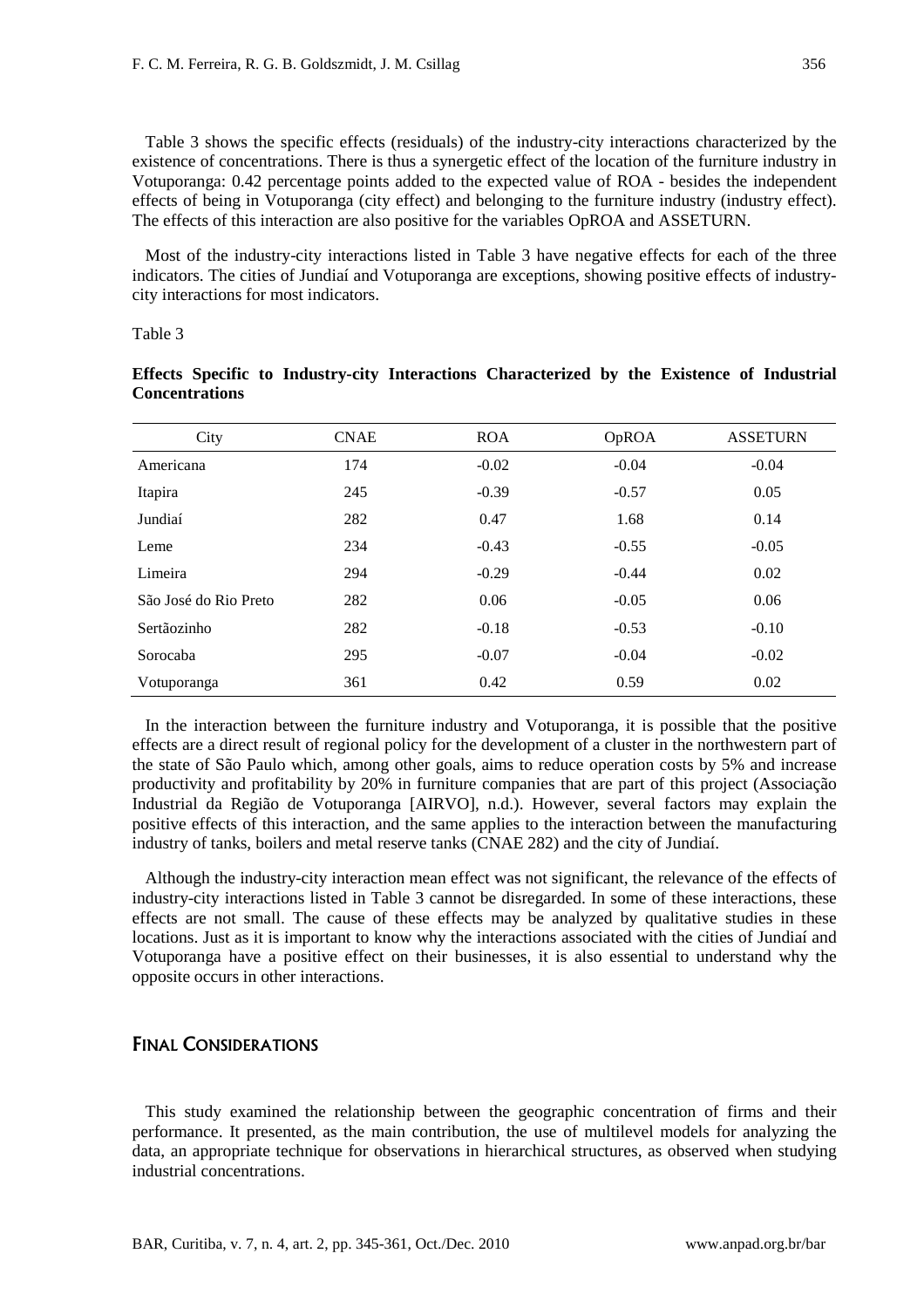Despite the lack of consensus on the definition and form of operationalization of industrial concentrations and **clusters**, all of these constructs relate to variables that are found at the level of industry-city interaction (or other definition of regional units, such as micro-region, for example).

The relative importance of city effects and industry-city interaction taken together (approximately 12% of the ROA, 15% of the OpROA and 22% of ASSETURN), clearly indicates that the location of firms and how a city interacts with an industry considerably influence how the firms will perform. In other words, location plays a key role in the destiny of companies, whether located in industrial concentrations or not.

The model used in this study also estimates the specific effects of each industry-city interaction characterized by the existence of industrial concentrations, opening up possibilities for further studies to seek to understand why the effects on the performance of firms tends to vary so much between interactions.

Some limitations of this study should be highlighted. The number of firms for interaction was small in many cases. The industry was operationalized by 3-digit CNAE, which can generate a bias of aggregation. Moreover, only one indicator of industrial concentration was used. Future studies could compare different forms of operationalizing industries and industrial concentrations and use larger samples.

Although companies' financial reports were obtained from a trustworthy institution in Brazil, these data do not entirely reflect the reality of the national economy, characterized by a high number of companies that are not formally established (informal economy), which attempt to avoid high rates of taxation. Unfortunately, these companies are not included in official statistics, since it is difficult to obtain data and information about them.

However, some important academic and managerial implications should be considered. The geographical location, although important for the businesses, should also be accompanied by the development of resources specific to the businesses, as can be seen through the relative importance of the firm effect. Location matters and so do the specific resources of the firms.

In academic terms, the use of multilevel models demonstrated the potential that new methodologies that consider the nature of each variable can bring, contributing to the research field and opening avenues for further research.

## **REFERENCES**

- Appold, S. J. (1995). Agglomeration, interorganizational networks, and competitive performance in the u.s. Metalworking sector. *Economic Geography, 71*(1), 27-54.
- Arikan, A. T. (2009). Inter-firm knowledge exchanges and the knowledge creation capability of clusters. *Academy of Management Review, 34*(4), 658-676.
- Associação Industrial da Região de Votuporanga. (n.d.). Projeto moveleiro do noroeste paulista. (Technical Report/2007), Votuporanga, SP, Associação Industrial da Região de Votuporanga.
- Audretsch, D. B., & Feldman, M. P. (1996). R&d spillovers and the geography of innovation and production. *The American Economic Review, 86*(3), 630-640.
- Becattini, G. (1991). Italian industrial districts: problems and perspectives. *International Studies of Management & Organization, 21*(1), 83-90.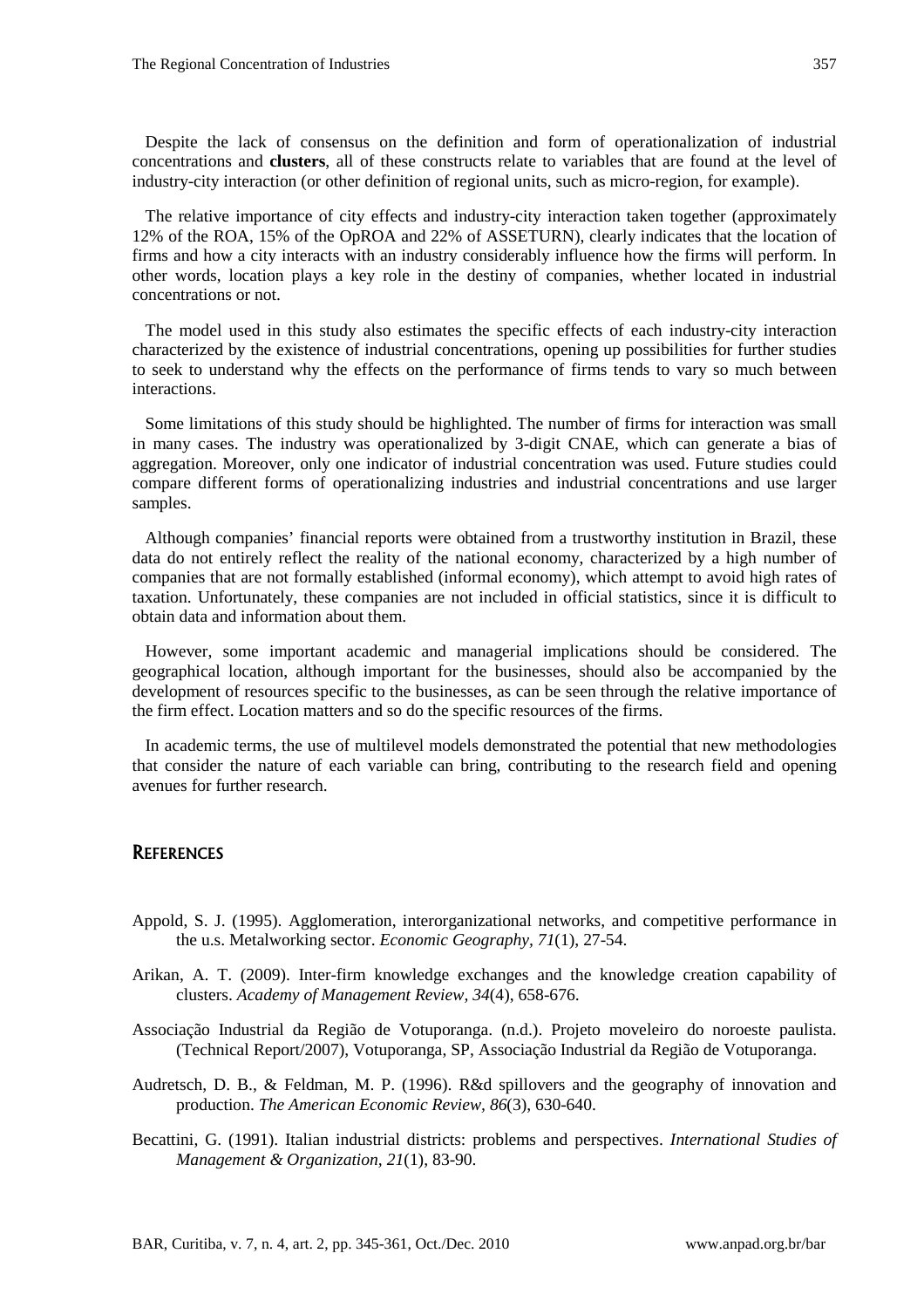- Benneworth, P. (2002). Creating new industries and service clusters on tyneside. *Local Economy, 17*(4), 313-327.
- Boasson, V., Boasson, E., Macpherson, A., & Shin, H. (2005). Firm value and geographic competitive advantage: evidence from the U.S. pharmaceutical industry. *Journal of Business, 78*(6), 2465- 2493.
- Boschma, R. A., & Lambooy, J. G. (2002). Knowledge, market structure, and economic coordination: dynamics of industrial districts. *Growth and Change, 33*(3), 291-311.
- Brakman, S., Garretsen, H., & Marrevijk, C. van (2001). *An introduction to geographical economics*. Cambridge: Cambridge University Press.
- Brigham, E. F., Gapenski, L. C., & Ehrhardt, M. C. (1999). *Financial management: theory and practice* (9th ed.). Orlando: Harcourt Brace College Publishers.
- Bristow, G. (2005). Everyone's a 'winner': problematising the discourse of regional competitiveness. *Journal of Economic Geography, 5*(3), 285-304.
- Brito, E. P. Z., Brito, L. A. L., Szilagyi, M. E., & Porto, E. C. (2008, Setembro). Arranjos produtivos locais e crescimento. *Anais do Encontro Nacional da Associação Nacional de Pós-Graduação e Pesquisa em Administração,* Rio de Janeiro, RJ, Brasil, 32.
- Britto, J., & Albuquerque, E. M. (2002). Clusters industriais na economia brasileira: uma análise exploratória a partir de dados da RAIS. *Estudos Econômicos, 32*(1), 71-102.
- Brush, T. H., & Bromiley, P. (1997). What does a small corporate effect mean? A variance components simulation of corporate and business effects. *Strategic Management Journal, 18*(10), 825-835.
- Caner, T., & Hall, M. (2006, August). Geographical location, social capital, and innovation in the US biopharmaceutical industry. *Academy of Management Meeting Proceedings*, Atlanta, Georgia, USA.
- Chung, W., & Kalnis, A. (2001, October). Agglomeration effects and performance: a test of the Texas lodging industry. *Strategic Management Journal, 22*(10), 969-988.
- Corolleur, F., & Courlet, C. (2003, October). The marshallian industrial district, an organizational and institutional answer to uncertainty. *Entrepreneurship & Regional Development, 15*(4), 299-307.
- Crocco, M. A., Galinari, R., Santos, F., Lemos, M. B., & Simões, R. (2006). Metodologia de identificação de aglomerações produtivas locais. *Nova Economia, 16*(2), 211-241.
- Dekle, R. (2002). Industrial concentration and regional growth: evidence from the prefectures. *The Review of Economics and Statistics, 84*(2), 310-315.
- Fallick, B., Fleischman, C. A., & Rebitzer, J. B. (2006). Job-hopping in silicon valley: some evidence concerning the microfoundations of a high-technology cluster. *The Review of Economics and Statistics, 88*(3), 472-481.
- Federação das Indústrias do Estado de São Paulo. (2008). *Manual de atuação em arranjos produtivos locais – APLs*. Retrieved September 18, 2008, from http://www.fiesp.com.br/competitividade/downloads/manual\_apl.pdf
- Ferreira, F. C. M. (2005). *O efeito da aglomeração industrial no desempenho econômico das firmas: uma análise exploratória aplicada ao setor de confecções do Estado de São Paulo*. Master's degree dissertation, Fundação Getúlio Vargas, São Paulo, SP, Brasil.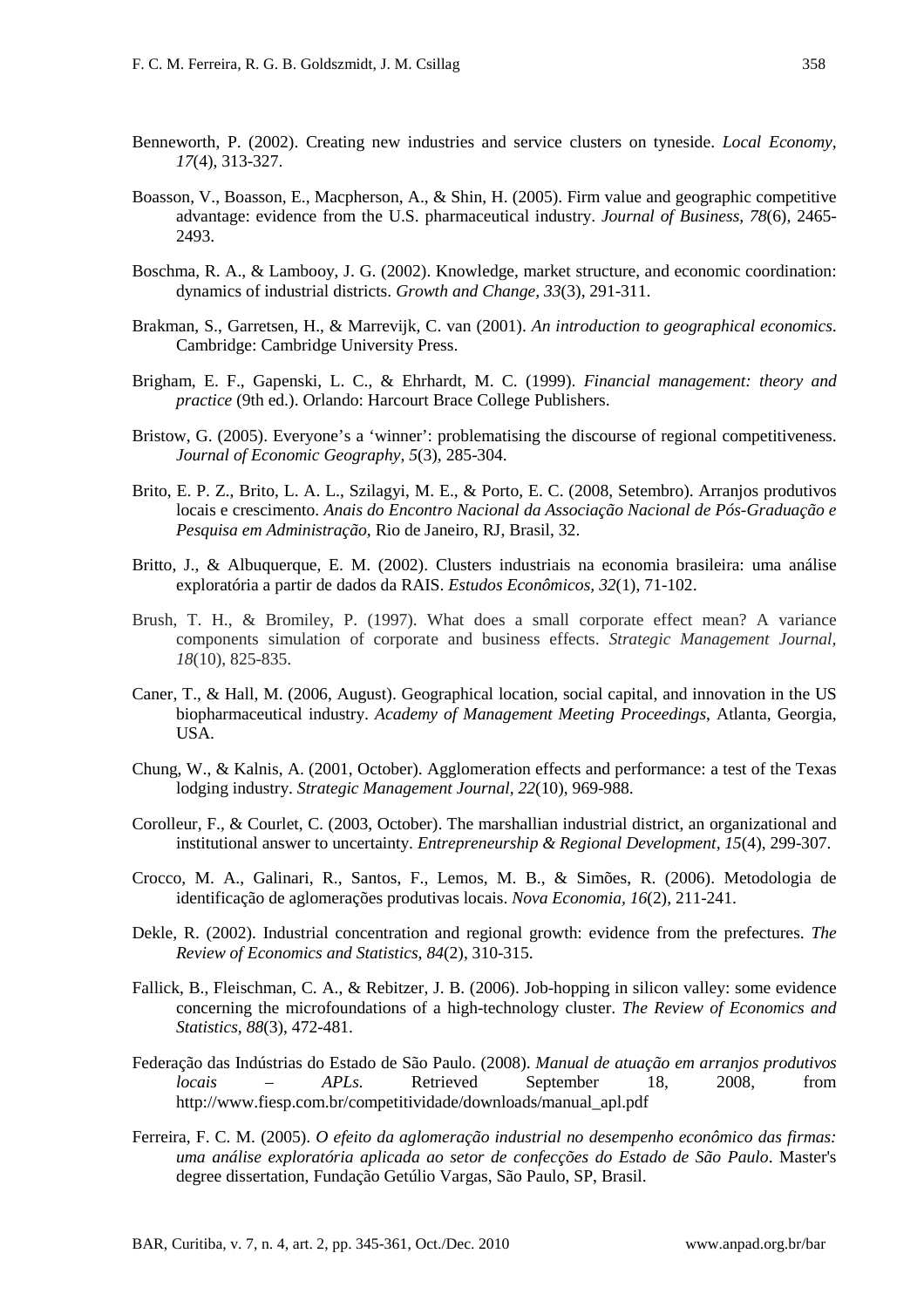- Feser, E. J., & Bergman, E. M. (2002). National industry cluster templates: a framework for applied regional cluster analysis. *Regional Studies, 34*(1), 1-19.
- Floysand, A., & Jakobsen, S. (2002). Clusters, social fields, and capabilities: rules and restructuring in norwegian fish-processing clusters. *International Studies of Management & Organization, 31*(4), 35-55.
- George, V. P., & Zaheer, A. (2006, September). Geographic signatures: proximites and performance. *Proceedings of the Strategic Management Society Meeting*. Vienna, Austria.
- Gitman, L. J. (2001). *Princípios de administração financeira essencial*. Porto Alegre: Bookman.
- Goldszmidt, R. G. B., Brito, L., & Vasconcelos, F. C. (2007). O efeito país sobre o desempenho da firma: uma abordagem multinível. *Revista de Administração de Empresas, 47*(4), 12-25.
- Hakanson, L. (2004, August). Epistemic communities and cluster dynamics: on the role of knowledge in industrial districts. *Academy of Management Meeting Proceedings*. New Orleans, USA
- Hanson, G. H. (2001). Scale economies and the geographic concentration of industry. *Journal of Economic Geography, 1*(3), 255-276.
- Henderson, V., Kuncoro, A., & Turner, M. (1995). Industrial development in cities. *Journal of Political Economy, 103*(5), 1067-1090.
- Hoen, A. (2000). *Three variations on identifying clusters*. Retrieved April 15, 2008, from http://www.oecd.org/dataoecd/34/41/2099308.pdf
- Hoffman, D. A. (1997). An overview of the logic and rationale of hierarchical linear models. *Journal of Management, 23*(6), 723-744.
- Holmes, T. J., & Stevens, J. J. (2002). Geographic concentration and establishment scale. *The Review of Economics and Statistics, 84*(4), 682-690.
- Hoover, E. M. (1948). *The location of economic activity*. New York: McGraw-Hill.
- Hough, J. R. (2006). Business segment performance redux: a multilevel approach. *Strategic Management Journal, 27*(1), 45-61.
- Hox, J. (2002). *Multilevel analysis: techniques and applications*. Mahwah, NJ: Lawrence Erlbaum Associates.
- Instituto Paranaense de Desenvolvimento Econômico e Social. (2005). *Arranjos produtivos locais do Estado do Paraná: identificação, caracterização e construção de tipologia*. Retrieved February 17, 2008, from http://www.ipardes.gov.br/webisis.docs/apl\_identificacao\_tipologia\_etapa\_1.pdf
- Ketelhohn, N. W. (2002). *The role of cluster as sources of dynamic externalities*. Doctoral dissertation, Harvard Business School, Cambridge, Massachusetts, United States.
- Kotval, Z., & Mullin, J. (1998). The potential for planning an industrial cluster in Barre, Vermont: a case of "hard-rock" resistance in the granite industry. *Planning Practice & Research, 13*(3), 311-318.
- Krugman, P. (1991). *Geography and trade*. Cambridge: The MIT Press.
- Krugman, P. (1993). First nature, second nature, and metropolitan location. *Journal of Regional Science, 33*(2), 129-144.
- Malmberg, A., & Power, D. (2005). (How) do (firms in) clusters create knowledge? *Industry & Innovation, 12*(4), 409-431.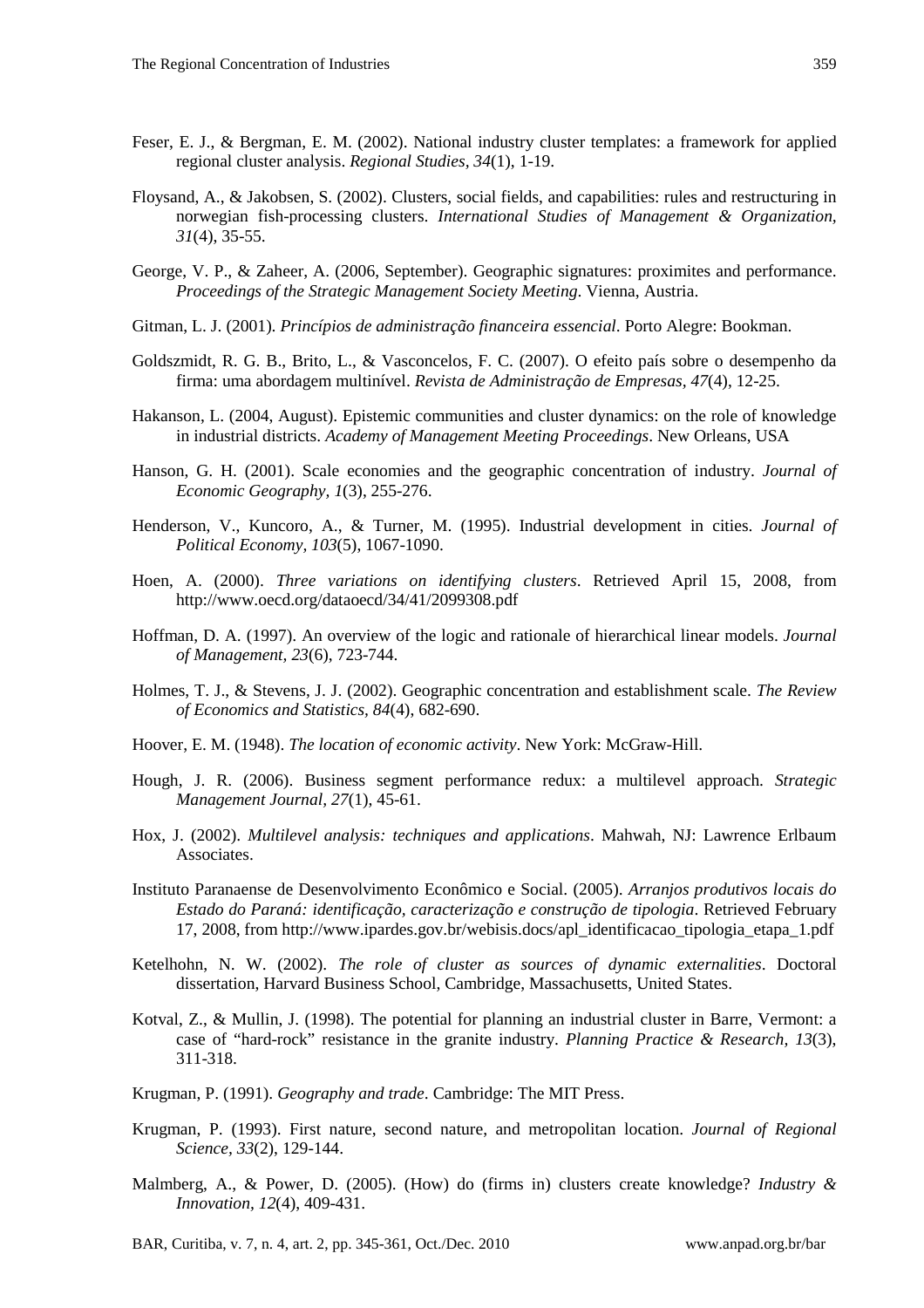Marshall, A. (1985). *Princípios de economia: tratado introdutório* (Vol. 2). São Paulo: Nova Cultural.

- Martin, R., & Sunley, P. (1996). Paul krugman's geographical economics and its implications for regional development theory: a critical assessment. *Economic Geography, 72*(3), 259-292.
- Martin, R., & Sunley, P. (2003). Deconstructing clusters: chaotic concept or policy panacea? *Journal of Economic Geography, 3*(1), 5-35.
- Mcgahan, A. M., & Porter, M. E. (1997). How much does industry matter, really? *Strategic Management Journal, 18*(Summer Special Issue), 15-30.
- Meardon, S. J. (2000). Eclecticism, inconsistency, and innovation in the history of geographical economics. *History of Political Economy, 32*(4), 325-359.
- Molina-Morales, F. X., & Martínez-Fernández, M. T. (2003). The impact of district affiliation on firm value creation. *European Planning Studies, 11*(2), 155-170.
- Mori, T., Nikishimi, K., & Smith, T. E. (2005, November). A divergence statistic of industrial localization. *The Review of Economics and Statistics, 87*(4), 635-651.
- Pietrobelli, C., & Barrera, T. O. (2002). Enterprise clusters and industrial districts in colombia's fashion sector. *European Planning Studies, 10*(5), 541-562.
- Porter, M. E. (1998a). Clusters and the new economics of competition. *Harvard Business Review, 76*(6), 77-90.
- Porter, M. E. (1998c). *On competiton*. Boston: Harvard Business School Publishing.
- Porter, M. E. (1998b). The Adam Smith address: location, clusters, and the "new" microeconomics of competition. *Business Economics, 33*(1), 7-13.
- Porter, M. E. (2003).The economic performance of regions. *Regional Studies, 37*(6/7), 549-578.
- Pouder, R., & John, C. H. (1996). Hot spots and blind spots: geographical clusters of innovation. *Academy of Management Review, 21*(4), 1192-1225.
- Puga, F. P. (2003). *Alternativas de apoio MPMES localizadas em arranjos produtivos locais* [Texto para discussão, Nº 99]. Retrieved January 17, 2008, from http://www.bndes.gov.br/conhecimento/td/Td-99.pdf
- Raudenbush, S. W., & Bryk, A. S. (2002). *Hierarchical linear models: applications and data analysis methods*. Thousand Oaks, CA: Sage.
- Rumelt, R. P. (1991). How much does industry matter? *Strategic Management Journal, 12*(3), 167- 185.
- Sakakibara, M., & Porter, M. E. (2001). Competing at home to win abroad: evidence from Japanese industry. *The Review of Economics and Statistics, 83*(2), 310-322.
- Saxenian, A. (1996). *Regional advantage: culture and competition in silicon valley and route 128.*  Cambridge, MA: Harvard University.
- Scitovsky, T. (1954). Two concepts of external economies. *The Journal of Political Economy, 62*(2), 143-151.
- Serviço de Apoio às Micro e Pequenas Empresas de São Paulo. (2002). *Subsídios para a identificação de clusters*. Retrieved July 31, 2008, from http://www.biblioteca.sebrae.com.br/bds/BDS.nsf/9FF9548DAB02E8B4832572C20056D8C3/\$ File/NT000351B6.pdf